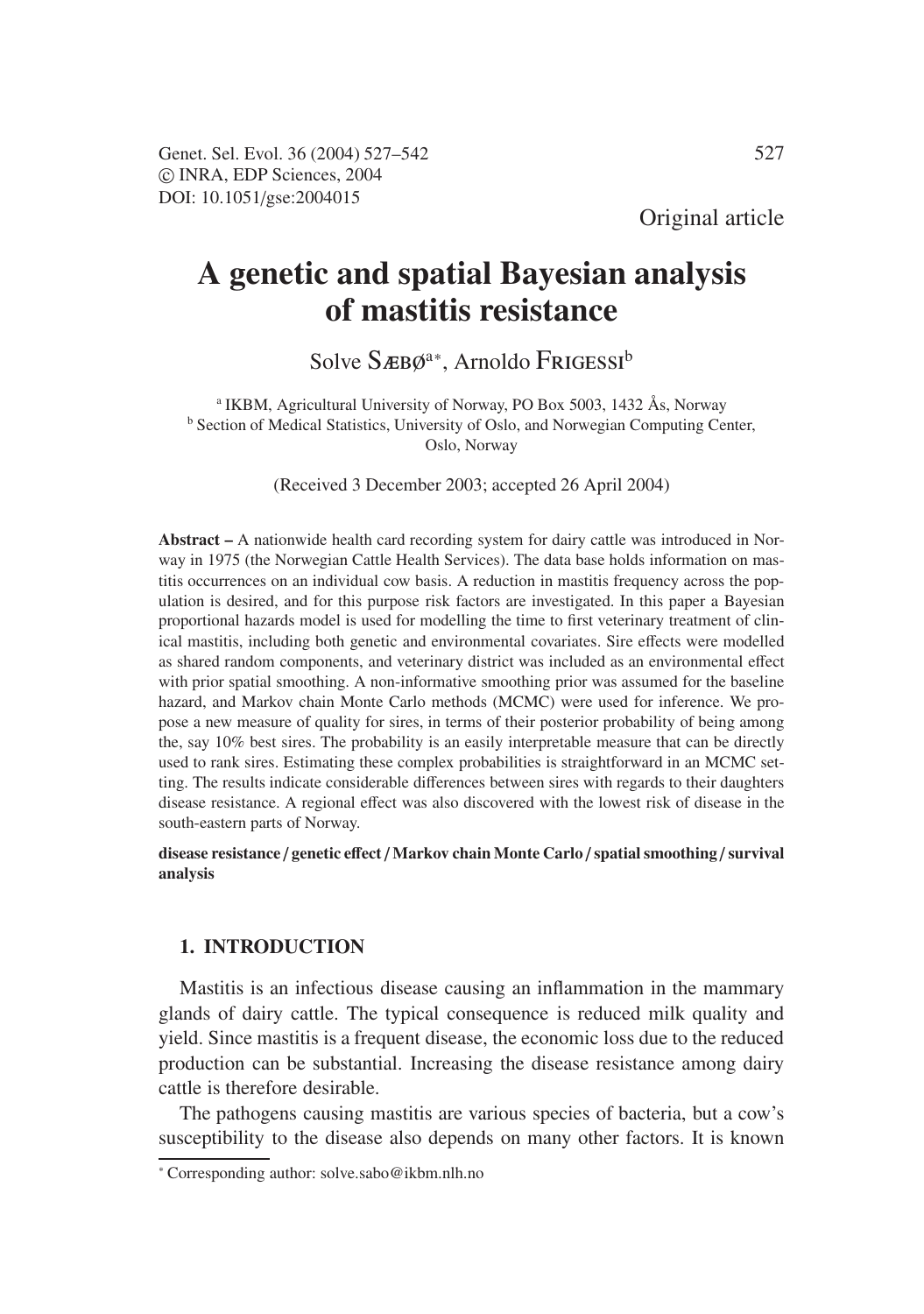### 528 S. Sæbø, A. Frigessi

that environmental factors like hygienic conditions, climate and stock size, among others, are influential [1, 17, 18]. In addition the disease susceptibility may be genetically dependent, in which case disease resistance could be improved by animal selection through breeding programmes.

Mastitis in first lactation cows has been studied by several authors, and usually mastitis is treated as a binary occurrence variable [4, 9, 10]. However, due to cows leaving the study for various reasons (random censoring) the data are incomplete, which may lead to biased results if such observations are left out or treated as non-occurrences. This strongly motivates using survival analysis methodology, as we do here, where mastitis resistance is considered as a survival trait. Survival models elegantly handle censored observations.

The effects of both environmental and genetic factors on mastitis resistance were analysed by means of a proportional hazards model. The purpose of this study was twofold: (1) construct an informative criterion for ranking of breeding animals which reflect their genetic potential with respect to mastitis resistance and (2) conduct a geographical analysis of mastitis (within Norway) in order to investigate any spatial patterns of the disease.

The genetic evaluation of breeding animals related to continuous phenotypic values has become routine using linear mixed models, and prediction of animal specific genetic values by means of the best linear unbiased predictor (BLUP) is straight forward [8]. The prediction of random effects using classical methods is, however, more complicated when the response is a binary variable or a censored survival time variable. For such problems adopting a Bayesian approach has proven to be a fruitful strategy [15,19]. Not only does the Bayesian approach in conjunction with Markov chain Monte Carlo (MCMC) methods make the analysis feasible, but as we show in this paper, posterior probabilities on the ranking of animals can easily be derived from the MCMC output. We found these probabilities more informative than the mere ranking of animals based on their genetic values which is usually presented.

The environmental variation due to herd effects is not explicitly considered, only at an aggregated veterinary districts level. In the spatial analysis it was assumed that geographically adjacent veterinary districts have similarities with respect to environmental conditions, and *a priori* dependencies between districts were included. The presented methodology can easily be extended to further hierarchical levels, such as herds, but a full analysis is left to a future study and the results should thus be regarded as "first results".

In Section 2 we suggest a proportional hazards model, with a smooth prior on a piecewise constant baseline hazard. The regression includes a genetic and a spatial effect. The sire effect is modelled with the help of the known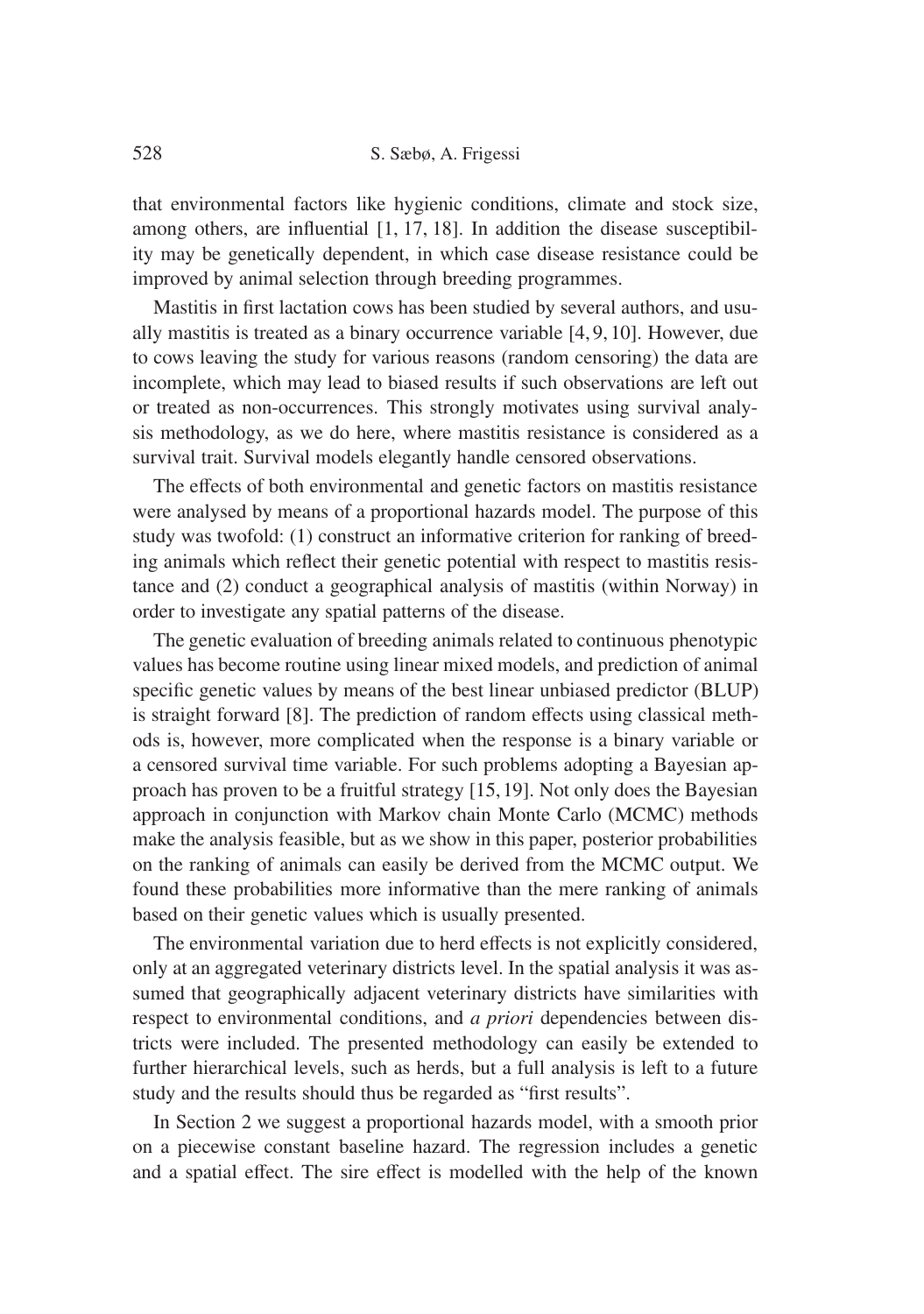pedigree. The spatial effect is based on veterinary districts and captures climatic, environmental, herd and veterinary practice factors. Bayesian inference is performed by means of MCMC, as explained in Section 3. In Section 4 we suggest to study posterior rankings of sires, in terms of their effects on mastitis resistance and to individuate the posterior probability of being among the top 10% sires as a guideline for cattle management. The results are reported in Section 5. We close the paper with a short discussion of the limits and potentials of our approach.

#### **2. DATA AND MODEL**

The data were extracted from the data set analysed by Heringstad, Klemetsdal and Ruane [9] and included records on  $n = 36178$  first lactation cows of Norwegian Cattle (NRF). These were daughters of  $n_s = 245$  sires, and the number of daughters per sire ranged from 22 to 205. On average, the sires had daughters in 66 veterinary districts. For each cow the mastitis resistance was measured as the number of days from day 31 before first calving to first veterinary treatment of clinical mastitis. The cows were dried off (milking was stopped) about 60 days before an upcoming calving, and the risk of mastitis is expected to drop in the dry-period. As the mammary glands prepare for a new lactation, the cows may have mastitis even prepartum, and it was therefore decided to regard any mastitis occurrences within 31 days before the next calving as connected to the upcoming lactation period. Hence, cows entering their second lactation before the first occurrence of the disease were censored at day 31 before the second calving. In addition there were random right censored cows due to culling. Some cows, most likely without a second calf, were held in lactation for a long time yielding very large observed resistance or censoring times. A pedigree file of the 245 sires along with 57 of their male ancestors was available.

The mastitis resistance can be considered as a failure time variable and is hereby denoted *T*. The associated hazard function  $h(t|\mathbf{x})$  expresses the instantaneous risk of failure at  $T = t$  given that no failure has occurred prior to  $t$ . For an individual  $i$  we let  $t_i$  represent the failure time, whereas  $c_i$  represents the censoring time if all we know is that  $t_i > c_i$ . It is convenient to express the observed data on individual *i* by  $(y_i, \delta_i)$ , where

$$
y_i = \begin{cases} t_i, & \text{if } t_i \text{ is observed} \\ c_i, & \text{if } c_i < t_i \end{cases}
$$

and where  $\delta_i$  is the censoring indicator taking the value 1 if the observation is uncensored and 0 otherwise. A common approach for modelling univariate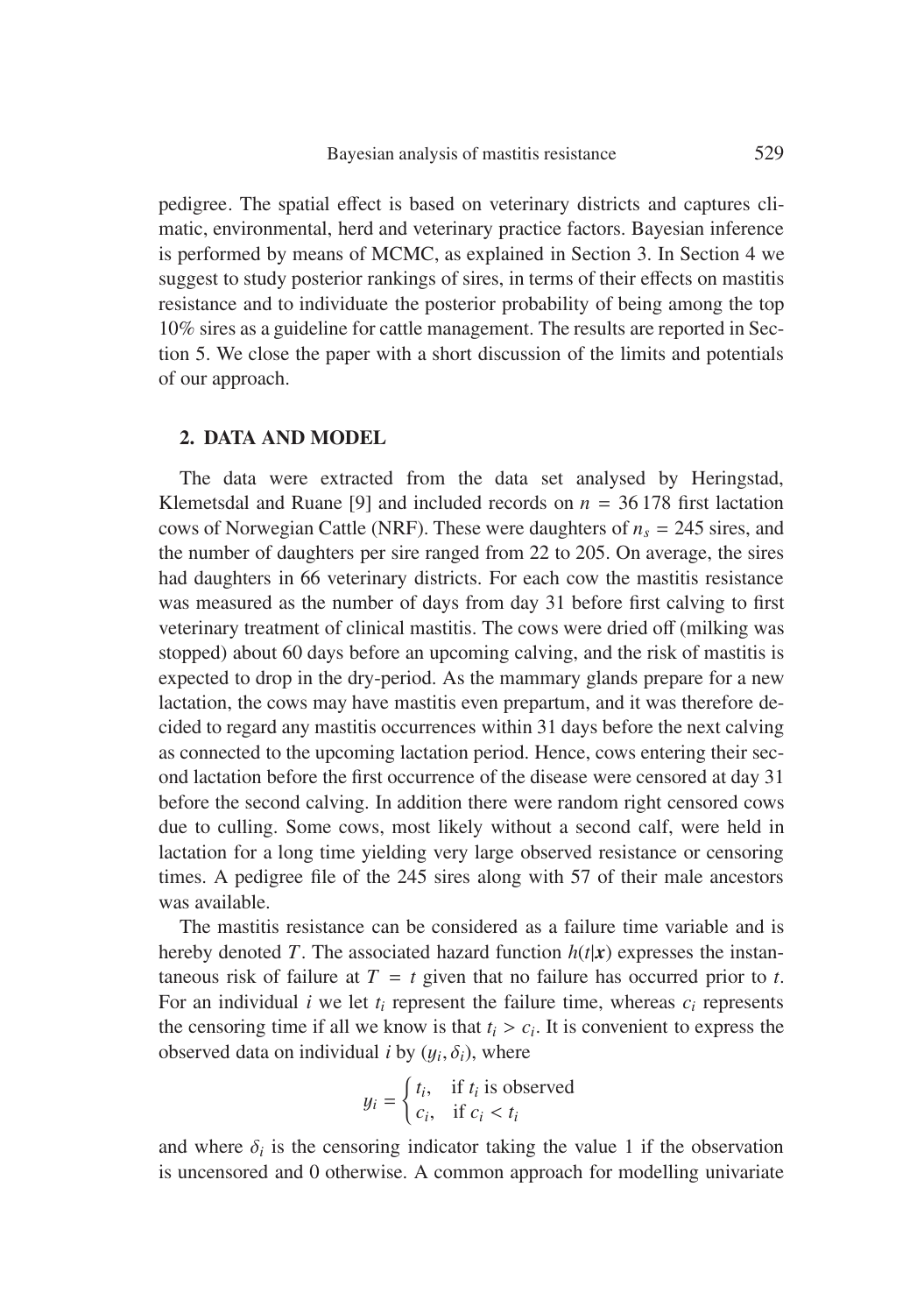survival data is the proportional hazards model [5]:

$$
h(t|\mathbf{x}) = h_0(t) \exp(\mathbf{x}\boldsymbol{\beta})
$$
\n(1)

where  $h_0(t)$  is a baseline hazard function and  $\beta$  is a vector of regression coefficients. The probability of no failure by time *t* is given by the survival function  $S(t|\mathbf{x})$ . For continuous *t* this is given as

$$
S(t|\mathbf{x}) = \exp\{-H_0(t)\exp(\mathbf{x}\boldsymbol{\beta})\}\tag{2}
$$

where  $H_0(t) = \int_0^t h_0(u) \, \mathrm{d}u$  is the cumulative baseline hazard function.

In many situations, it is reasonable to assume *a priori* some level of smoothness of the baseline hazard function. There are several suggestions on how to perform Bayesian non-parametric modelling of the baseline hazard function. These are mostly based on the assumption of a random prior process such as the gamma process [13] or the beta process [11]. We will just assume a non-informative first order smoothing prior for the log baseline hazard of the mastitis data. More precisely, the time axis is partitioned into intervals  $I_l = (t_{(l-1)}, t_{(l)})$  defined by the *L* distinct time points with observed failures  $t_{(l)}$  $(l = 1, \ldots, L)$ , where  $0 < t_{(1)} < t_{(2)} < \cdots < t_{(L)} < \infty$ . The log baseline hazard function is assumed piecewise constant. Let  $log(\lambda_l) = log(h_0(t))$  for all  $t \in I_l$ . The prior density for  $\lambda = [\lambda_1, \ldots, \lambda_L]$  is, up to normalisation, assumed to be equal to

$$
p(\lambda) \propto \exp\left[-\frac{1}{\tau_{\lambda}^2} \sum_{l=2}^{L} (\log(\lambda_l) - \log(\lambda_{l-1}))^2\right].
$$
 (3)

This prior is improper, has no mean and induces smoothing of the posterior log-hazards where the degree of smoothing depends on the magnitude of the smoothing parameter  $\tau^2$ . Every level  $\lambda_l$  tends to be similar to its predecessor λ*l*−<sup>1</sup> and its successor λ*l*+1. Gustafson, Aeschliman and Levy [7] discuss a similar model, with a smoothing performed at the level of curvature, *i.e.* of order two. These authors also perform inference on  $\tau_{\lambda}^2$ , while we shall fix a value  $(\tau_A^2 = 0.01)$  satisfactorily giving smoothing and perform sensitivity analysis with respect to this choice.

A phenotypic value (*e.g.* milk yield, weight or disease resistance) of an animal is assumed to be the result of a genetic and an environmental component. Variation across animals with regards to the phenotypic value thus reflects both the genetic variation in the population and the excess variation due to varying environmental conditions. Both genetic and environmental variables are therefore included in the regression part of the hazard (1).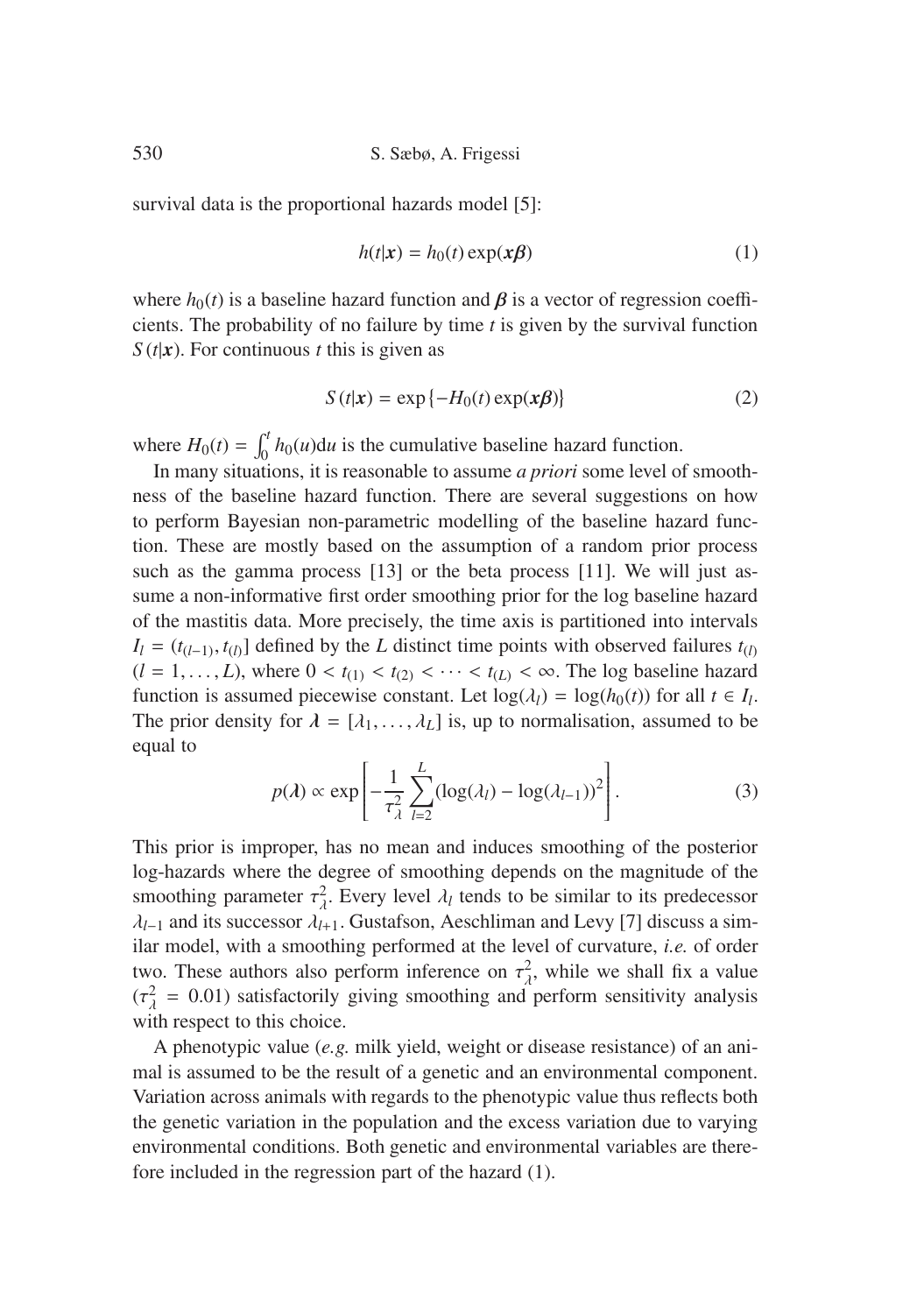The additive genetic effects of the 245 sires, being the fathers of the 36 178 cows with records, were to be predicted in this study. The vector *s* = [*s*1,..., *s*245] of genetic values was assumed to be distributed as *s* ∼  $N_{245}(\mathbf{0}, \sigma_s^2 \mathbf{A}) = p(s|\sigma_s^2)$ , where  $\sigma_s^2$  is the additive genetic variance and *A* is the additive genetic relationship matrix.

The number of heifers from each herd is limited in our data (on average 6.8). At the herd level, we expect, as is well known, a high variability due to the small number of cows per herd. Such variability is due to the small sample size and to highly variable actual herd effects. Much of such herd effects do vary significantly, but we assume that the effects of climate, environment, veterinary follow-up, herd sizes and management vary smoothly over the geography of Norway, though differences between, say, north and south Norway may be large. Herds belonging to the same district experience the same veterinary treatment policy, since they are all under supervision of the same district veterinarian. The average number of herds per district in our data was 27. It is reasonable to assume some smoothing at the herd level. We model such smoothing by means of aggregating herd effects within veterinary district effects and spatially smoothing at the latter level. This is similar to smoothing at the herd level, but it incorporates explicitly the "hard" information about boundaries between veterinary districts. It would be interesting, though, to include both smoothed veterinary district and herd effects, but this is left to a future study.

In Norway there are 200 veterinary districts each consisting of 1−10 municipalities. A spatial prior is assumed for the district effects on mastitis resistance. Because these effects include smooth climatic and environmental factors and similar veterinary habits, a smooth surface can be assumed *a priori*. Regional meetings between district veterinarians are held, which may be a source to regional similarities, hence adjacent veterinary districts can be assumed to experience a similar district effect. Let  $v_i$  represent the effect of district *j* (for  $j = 1, \ldots 200$  and let v be the  $(200 \times 1)$ -vector of these. The prior assumed for  $\nu$  in the analysis was

$$
p(\nu) \propto \exp\left[-\frac{1}{\tau_{\nu}^2} \sum_{j=1}^{200} \sum_{j' \text{ adj } j} (\nu_{j'} - \nu_j)^2\right]
$$
 (4)

where the summing index  $j'$  adj  $j$  indicates all districts  $j'$  sharing a border with district *j*. This is again a standard improper smoothing prior, the strength of which depends on the parameter  $\tau_{\nu}^2$ , which we fixed as  $\tau_{\nu}^2 = 0.1$ . This value gives a balanced level of *a posteriori* smoothing and again sensitivity analysis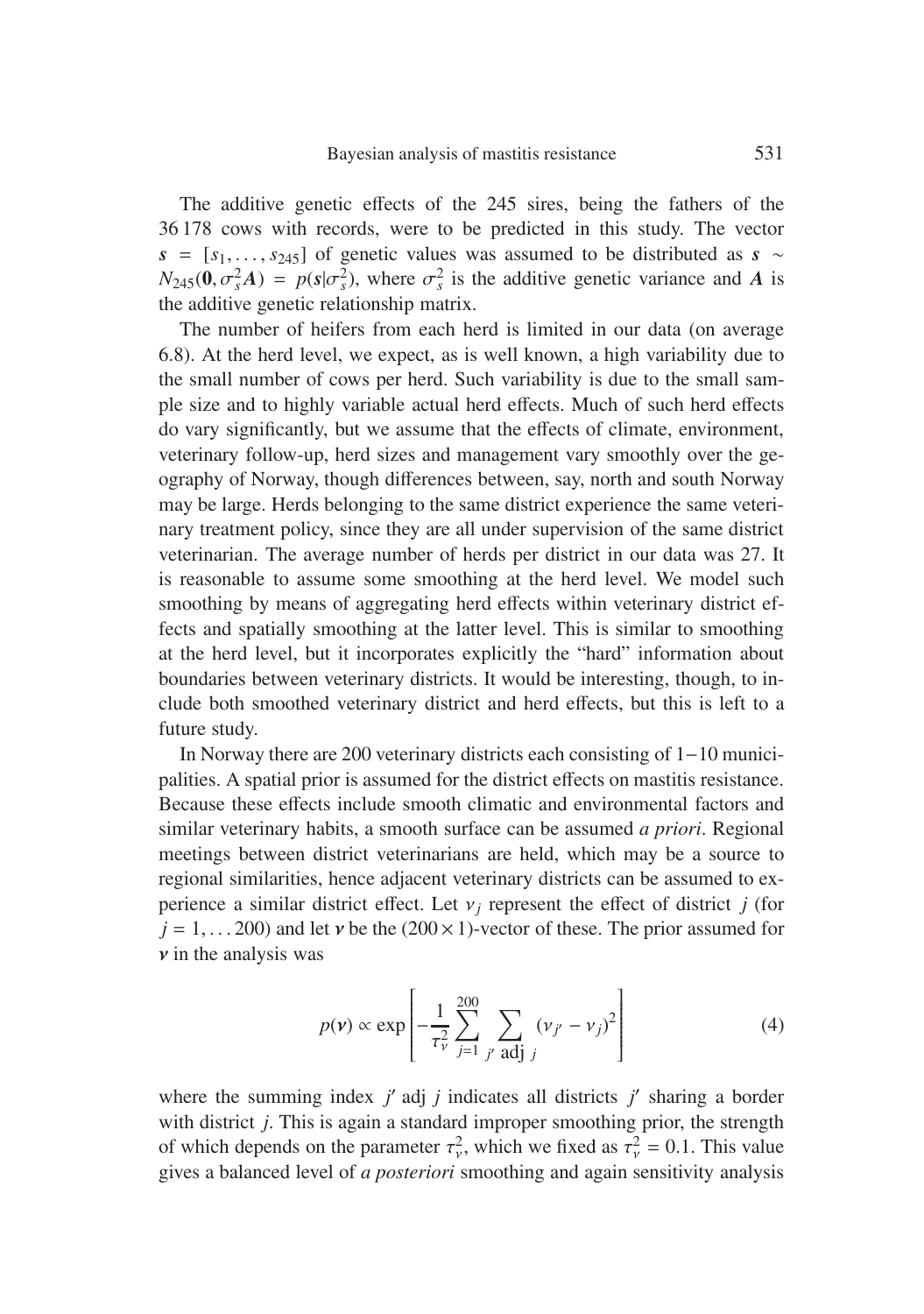532 S. Sæbø, A. Frigessi

is performed. As mentioned before, the estimation of such smoothing parameters is a difficult task. Bayesian cross-validation or direct estimation are possible but computationally demanding. We performed sensitivity analysis and found that the interpretation of our results was robust with respect to the level of smoothing within a reasonable range.

In addition to the sire and district effects, the effect of year of first calving (1990, 1991 or 1992), the effect of calving season (winter, spring, summer or autumn) and the effect of the age of the cow (in months) at first calving, were included in the regression model. This introduces eight additional parameters, denoted by  $\gamma_k$  ( $k = 1, 2, 3$ ),  $\eta_m$  ( $m = 1, 2, 3, 4$ ) and  $\alpha$ , respectively.

# **3. ESTIMATION**

In the following paragraph we assume that censored observations tied with observed failures occur immediately after these, and a censoring in the interval  $(t_{(l-1)}, t_{(l)})$  occurs at  $t_{(l-1)}$  (as in Breslow [3]). Let  $\beta$  comprise the age effect  $\alpha$ , the year effects  $\gamma$ , the season effects  $\eta$  and the district effects  $\nu$ . Related cows are conditionally independent given *s*. The likelihood given the data  $y = \{y_i\}$ and  $\delta = {\delta_i}$  (for  $i = 1, ..., n$ ) conditional on *s* is

$$
p(\mathbf{y}, \delta | \beta, \lambda, s) = \prod_{l=1}^{L} \lambda_l^{f_l} \prod_{i=1}^{n} \exp(x_i \beta + s_{(i)})^{\delta_i}
$$

$$
\times \prod_{i=1}^{n} \exp\left\{-\exp(x_i \beta + s_{(i)}) \sum_{l: t(l) \le y_i} \Lambda_l\right\} \quad (5)
$$

where  $f_l$  is the number of failures at time  $t_{(l)}$ ,  $x_i$  is the covariate vector of individual *i* and  $\Lambda_l = \lambda_l(t_{(l)} - t_{(l-1)})$ .

Let  $p(\alpha)$ ,  $p(\gamma)$ ,  $p(\eta)$  and  $p(\sigma_s^2)$  denote hyperprior distributions for  $\alpha, \gamma, \eta$ and for the sire variance, respectively. The joint posterior distribution for  $\beta$ ,  $\lambda$ , *s* and  $\sigma_s^2$  is up to proportionality given by

$$
p(\boldsymbol{\beta}, \lambda, s, \sigma_s^2 | \boldsymbol{y}, \boldsymbol{\delta}) \propto p(\boldsymbol{y}, \boldsymbol{\delta} | \boldsymbol{\beta}, \lambda, s) p(s | \sigma_s^2) p(\sigma_s^2) p(\boldsymbol{\beta}) p(\lambda) \tag{6}
$$

where  $p(\beta) = p(\alpha)p(\gamma)p(\eta)$ . Inference from (6) is performed by means of Markov chain Monte Carlo. Specifically for our analysis, we assumed rather non-informative hyperpriors: for the inverse of  $\sigma_s^2$  a gamma prior distribution with shape and scale parameters equal to 0.001 was chosen. For all other parameters, normal priors with mean zero and variance 1000 were assumed.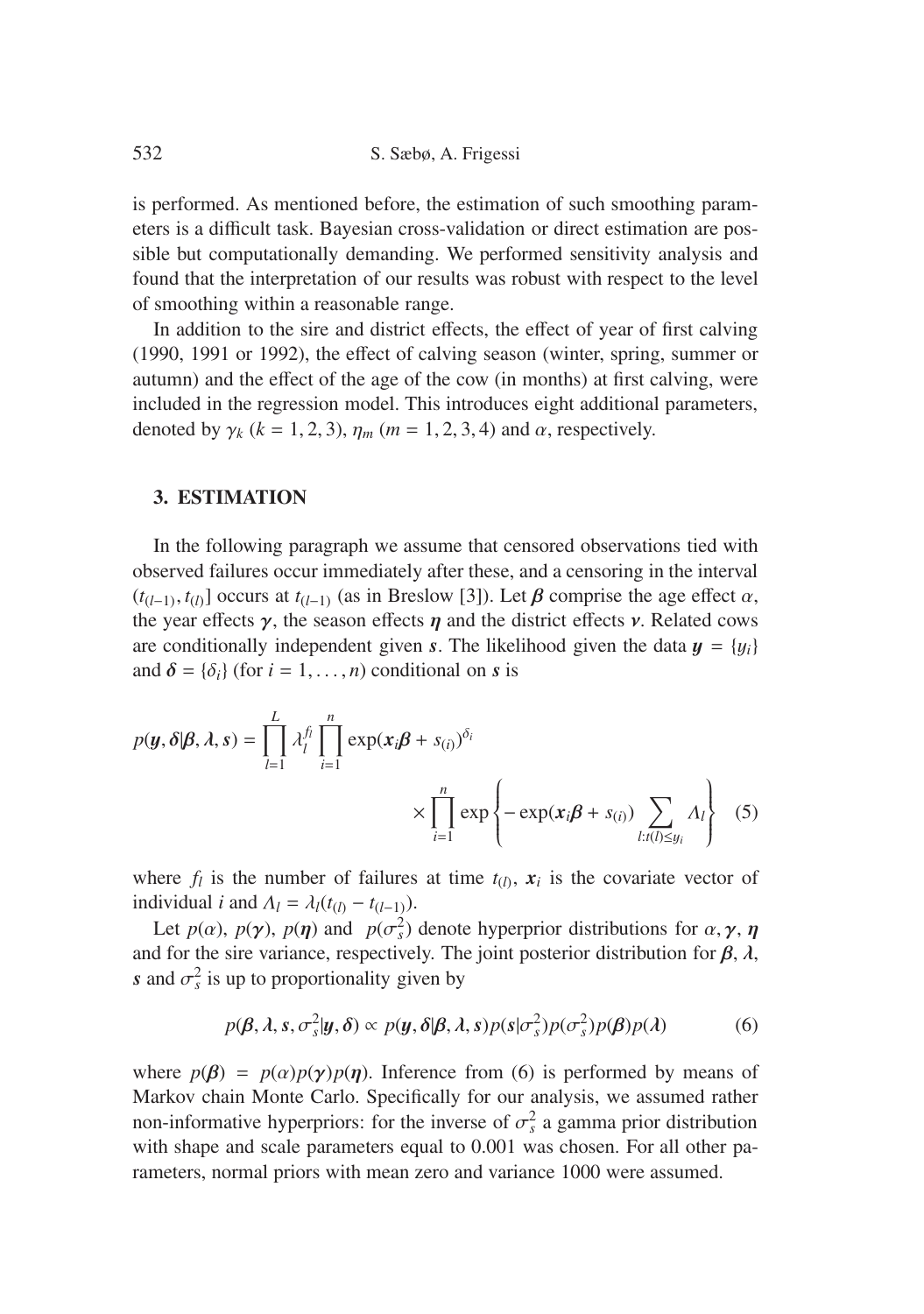# **4. SIRE RANKING**

A first way to rank sires is by comparing posterior means of the sire effects. Such posterior means are the Bayesian counterpart to the BLUP estimates [8] in a non-Bayesian linear setting. Posterior means are optimal in the sense that they minimise the posterior Bayesian risk for a quadratic loss function. However, it is difficult to say whether there really is a difference between the sires based on the posterior means. We suggest a further criterion: we computed the probability  $P^a$  that each sire in turn is among the  $a\%$  best ones and then use this probability to rank sires. We believe that comparing such probabilities, that a sire is (say) among the 10% best ones, is intuitive and easier to interpret correctly than a more abstract posterior mean effect. From *P<sup>a</sup>* one might observe that a group of sires are more or less equal, yet superior to the rest. There is also a second important argument: while means are computed from univariate marginal densities, the probability  $P^a$  is based on the full 245-dimensional joint distribution of all sire effects and hence reveals known and unknown dependencies.

One advantage of the MCMC based Bayesian approach is that these probabilities, which cannot be expressed analytically, can easily be derived from the MCMC-iterates of *s* [2]. Say we want to estimate the requested probability for sire number 1. Let  $s_{1,b}$  be the value of  $s_1$  at iteration  $b$  ( $b = 1, \ldots, B$ ) and  $rank(s_{1,b})$  the ranking of this genetic value among the corresponding values of all sires. The estimated probability is given by

$$
P_1^a = \frac{1}{B} \sum_{b=1}^{B} I\left( rank(s_{1,b}) \le \frac{a}{100} \cdot n_s \right) \tag{7}
$$

where  $I(\cdot)$  is the indicator function taking the value one if its argument is true and zero otherwise, and  $n<sub>s</sub>$  is the number of sires. The posterior probability is approximated simply with the fraction of the iterates for which the genetic value of the sire is among the *a*% best.

# **5. RESULTS**

A random walk Metropolis-Hastings (MH) algorithm was implemented. Normal or uniform proposal distributions were used in the MH-algorithm, and these were tuned to give an acceptance probability between 0.2 and 0.5. A total of 100 000 iterations were run after burn-in from which every 10th iterate was saved yielding chains of length 10 000 as the basis for statistical inference.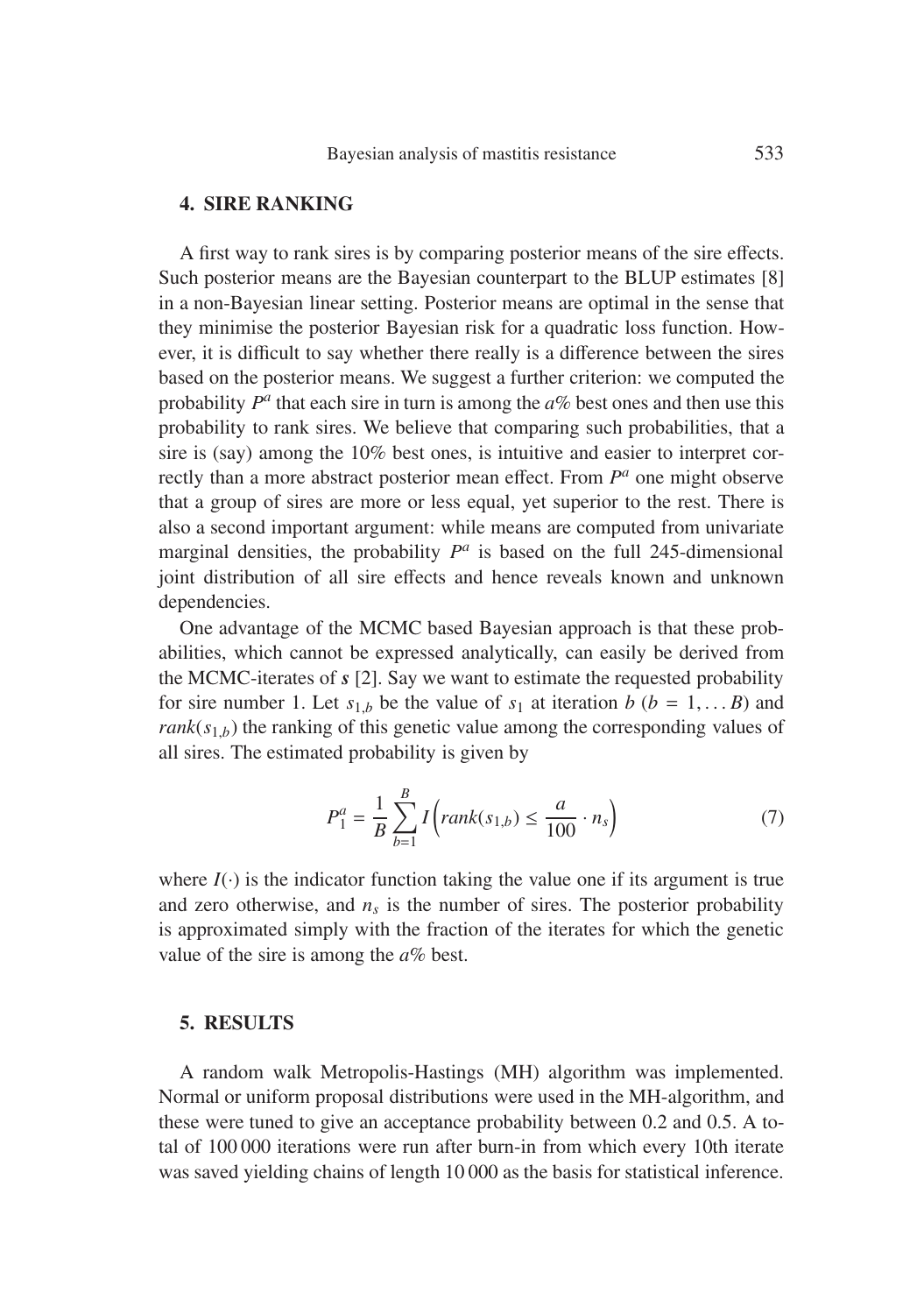

**Figure 1.** A non-parametric estimate of the hazard function (top) and the posterior estimates of the baseline hazard for  $\tau_{\lambda}^2 = 100$  (center) and for  $\tau_{\lambda}^2 = 0.01$  (bottom).

Two independent chains were run with starting values equal to the state at iteration 30 000 of the main chain, and convergence was stated on the basis of negligible divergence between the chains.

The lower panel of Figure 1 shows the posterior mean estimate of the baseline hazard function for  $\tau_{\lambda}^2 = 0.01$ . The autoregressive structure of the prior for the baseline gave a smooth function compared to the non-parametric estimate (upper panel). The effect of smoothing is especially apparent for large values of *T* where the small amount of data gives highly uncertain estimates without smoothing. The baseline hazard is fairly constant throughout the entire period except in the days of calving where the risk of mastitis seems highly elevated. This sudden increase in risk can be explained by physiological changes in the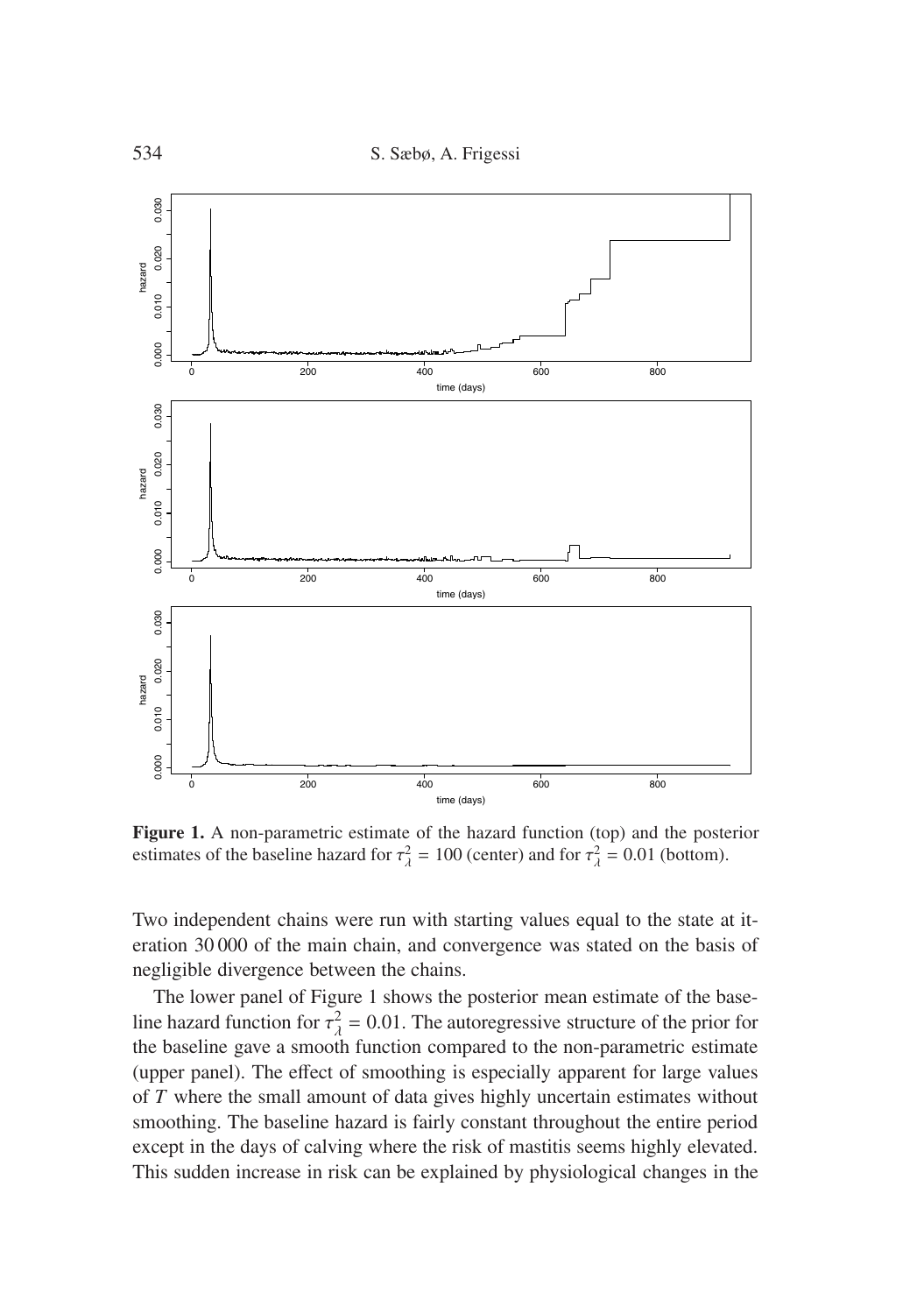**Table I.** Posterior mean estimates of the regression parameter for the age effect, the year effects, the season effects and the sire variance component. In addition estimates of the standard deviation and the 2.5%- and 97.5%-percentiles of the posterior distribution are given.

| Parameter                    | Mean                 | St. dev              | 2.5%                  | 97.5%                |
|------------------------------|----------------------|----------------------|-----------------------|----------------------|
| $\alpha$ (age)               | $1.6 \times 10^{-4}$ | $1.4 \times 10^{-4}$ | $-1.1 \times 10^{-4}$ | $4.3 \times 10^{-4}$ |
| $\gamma_1(1990)$             | $-0.040$             | 0.024                | $-0.086$              | 0.0057               |
| $\gamma_2(1991)$             | $8.1 \times 10^{-4}$ | 0.015                | $-0.028$              | 0.030                |
| $\gamma_3(1992)$             | 0.040                | 0.025                | 0.0097                | 0.089                |
| $\eta_1$ (winter)            | $-0.0093$            | 0.020                | $-0.049$              | 0.030                |
| $\eta_2$ (spring)            | 0.036                | 0.024                | $-0.012$              | 0.083                |
| $\eta_3$ (summer)            | 0.0074               | 0.018                | $-0.028$              | 0.043                |
| $\eta_4$ (autumn)            | $-0.035$             | 0.019                | $-0.072$              | 0.0026               |
| $\sigma_s^2$ (sire variance) | 0.057                | 0.0095               | 0.041                 | 0.078                |

immune system as well as in the mammary glands of the cow [14]. Figure 1 also shows the degree of smoothing for  $\tau_{\lambda}^2 = 100$ . The posterior estimate of the baseline did not seem to be very sensitive to the prior choice of  $\tau^2_{\lambda}$ . For the posterior estimates of the other variables included in the model the choice of this smoothing parameter had only minor effects.

Some summary results from the regression analysis are given in Table I. The analysis revealed no clear effect of the age of the cow at calving, but there seemed to be an increased risk of mastitis over the years 1990–1992. This increase was in accordance with the observed increase in mastitis frequency over these years [9]. Although not as clear, there seemed to be some effect of calving season. The risk of disease was higher for spring calving cows than for cows calving in the autumn months.

The results showed a clear difference between the sires with the highest and smallest genetic value. The estimated relative risk for the sire with the smallest genetic value was 0.61 (symmetric 95% credible interval [0.45, 0.82]), while the sire with the largest value had a relative risk of  $1.41$  ([1.12, 1.75]). This indicates a 40% decrease in hazard for daughters of the most favourable sire compared to an average sire, and an equal 40% increase in hazard for daughters of the least favourable sire.

Table II contains the 10 top-ranked sires in measure of estimated posterior means. For each, the estimated probabilities of being the best sire and of being among the 10% and 20% best sires are also given. There is a substantial drop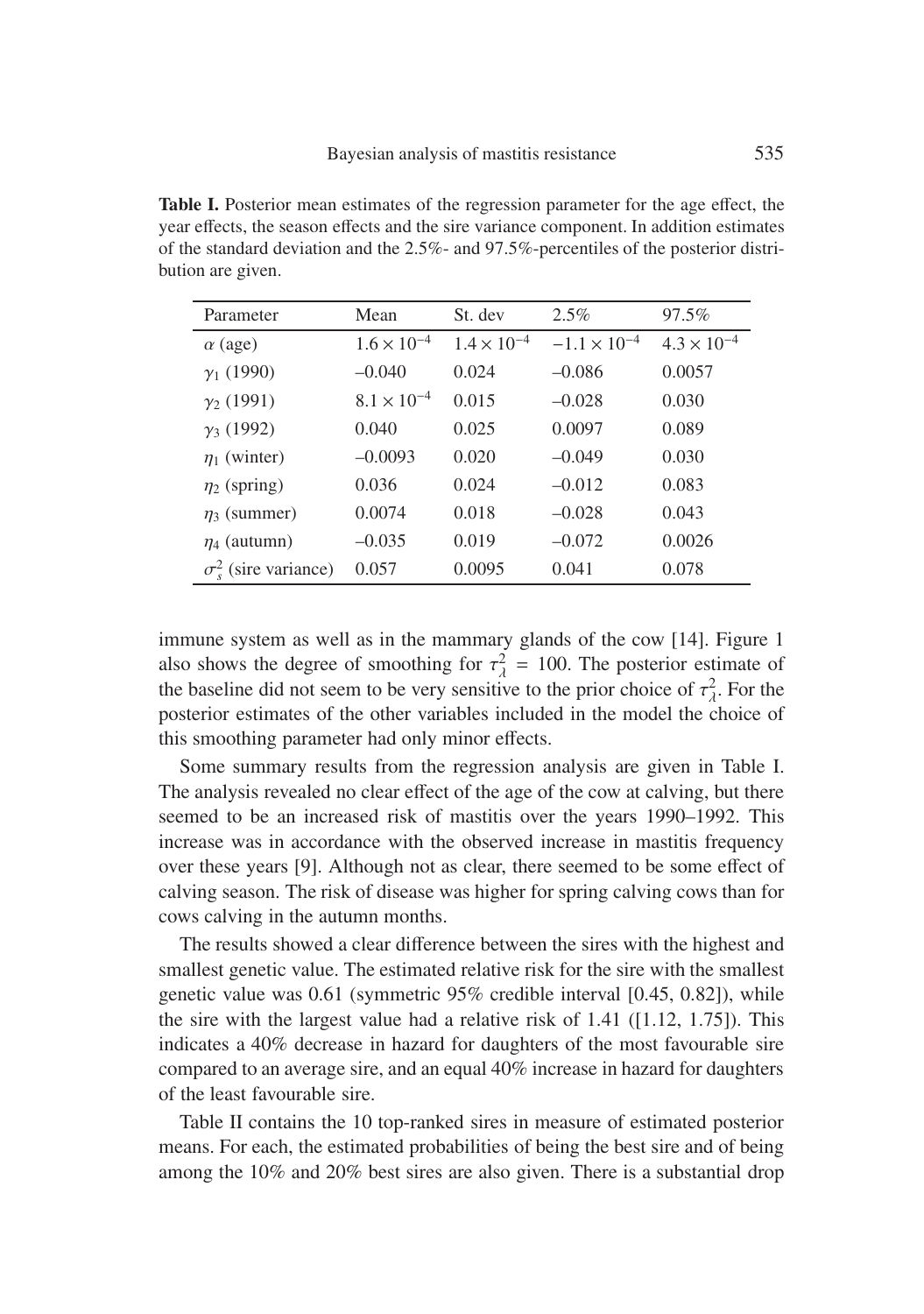| <b>Sire</b> | Rank                        | $\hat{E}(s \boldsymbol{y},\boldsymbol{\delta})$ | Pr(best) | $Pr(\in 10\%$ best) | $Pr(\in 20\% \text{ best})$ |
|-------------|-----------------------------|-------------------------------------------------|----------|---------------------|-----------------------------|
| 149         | 1                           | $-0.502$                                        | 0.15     | 0.86                | 0.95                        |
| 79          | $\mathcal{D}_{\mathcal{L}}$ | $-0.478$                                        | 0.14     | 0.80                | 0.94                        |
| 77          | 3                           | $-0.453$                                        | 0.07     | 0.78                | 0.91                        |
| 104         | 4                           | $-0.426$                                        | 0.06     | 0.69                | 0.88                        |
| 182         | 5                           | $-0.418$                                        | 0.08     | 0.65                | 0.82                        |
| 102         | 6                           | $-0.393$                                        | 0.04     | 0.60                | 0.83                        |
| 178         | 7                           | $-0.363$                                        | 0.05     | 0.50                | 0.73                        |
| 236         | 8                           | $-0.363$                                        | 0.04     | 0.52                | 0.75                        |
| 212         | 9                           | $-0.358$                                        | 0.02     | 0.50                | 0.76                        |
| 238         | 10                          | $-0.351$                                        | 0.02     | 0.47                | 0.71                        |

**Table II.** The ten best sires in measure of estimated posterior means, and for each the probabilities of being the best, among the 10% best and among the 20% best.

in the computed probabilities of being among the 10% or 20% best sires as we move down Table II, and for the least favorable sire (sire 125) the probability of being among the 20% best was found to be zero.

Sire 149 had an estimated probability of 0.15 of being the best sire. Furthermore, for sire 79 the corresponding probability was 0.14, while for the next sire (sire 182) the probability was 0.08. Hence, sires 149 and 79 stand out as more or less equally superior sires. Such information of subgroups of preferable sires cannot be read out of the posterior means.

As can be seen from Table II the choice of *a* has some influence on the sire ranks, but we observe that re-ranking occurred mainly between sires with small differences in probabilities. For these sires, selecting one above the other should not be very critical. The choice of *a* should therefore not be very crucial, but a value similar to the planned fraction of sires to be selected seems reasonable.

As expected there seemed to be a large environmental effect to the risk of mastitis. The mean relative risks for the two most extreme veterinary districts were 0.64 and 1.54 with symmetric 95% credible intervals [0.53, 0.75] and [1.08, 2.18] respectively. Recall that the time variable was time to first treatment of mastitis. These differences between veterinary districts could therefore be explained by varying treatment schemes. A low risk could reflect a higher reluctance among veterinarians against treatment initiation, or lower eager among farmers to report light infections, whereas it may be tradition for more immediate actions whenever the disease is discovered and reported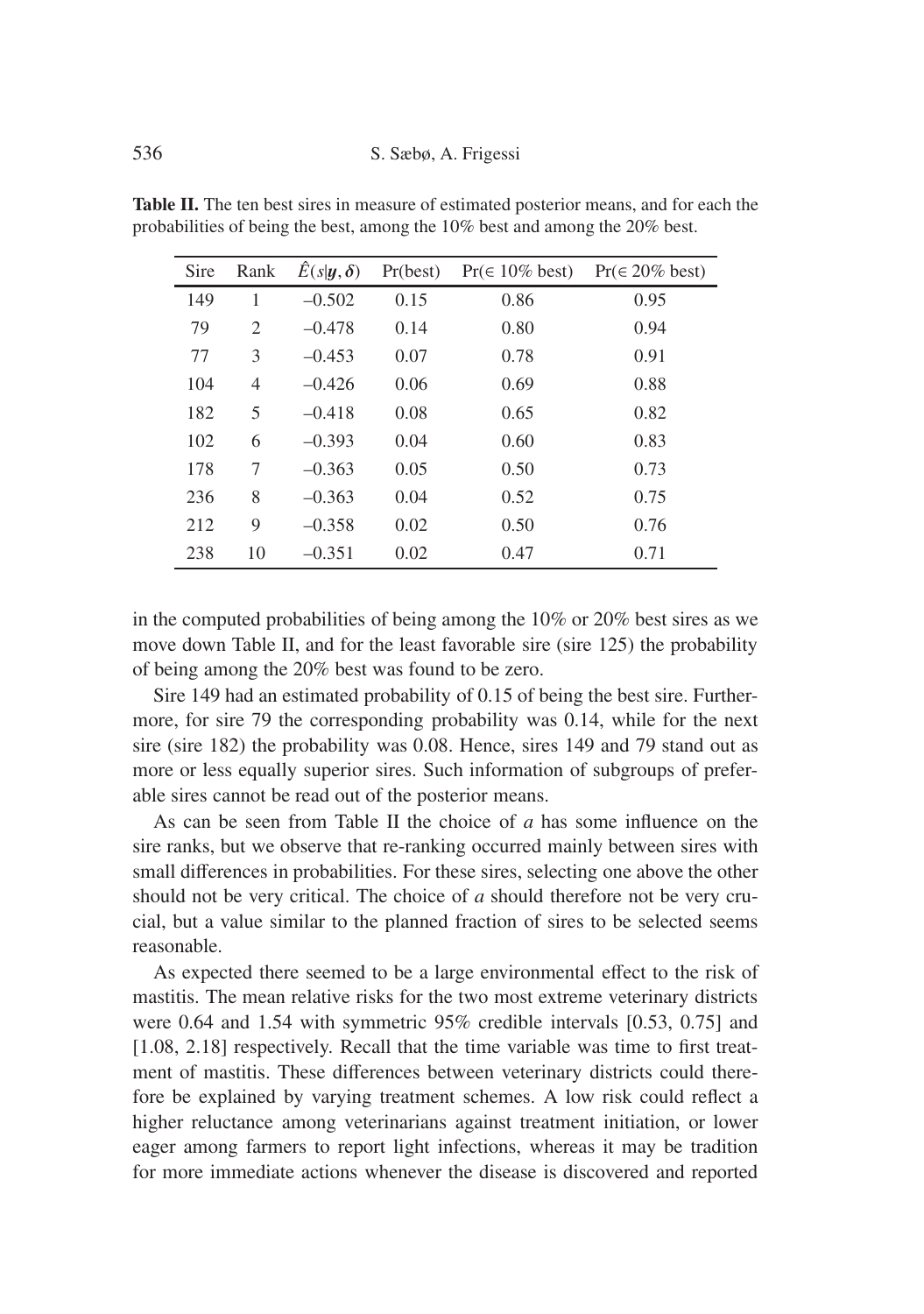in other regions. This may partly be true, but is probably not the full explanation. A geographical factor also seemed to be highly influential, as can be seen below. The probability of each veterinary district to be among the *a*% with the lowest risk of mastitis can be computed using the analogue to equation (7). Figure 2 shows these probabilities for  $a = 10$  plotted according to geographic location for four different values of the spatial smoothing parameter  $\tau_{\nu}^2$ . For  $\tau_{\nu}^2 = 0.01$  there is a strong smoothing across veterinary districts, whereas for  $\tau_{\nu}^2 = 10$  there is almost no smoothing effect at all. It is quite apparent from these plots that geographic location is important. Even for a low level of smoothing, the south-eastern parts of Norway seem to stand out as regions with a low relative risk of mastitis, and this impression becomes increasingly apparent as the level of smoothing goes up. Environmental factors common to the south-eastern districts appear to lower the risk of mastitis. One such factor may be that the dairy cattle managements in this region are few in number, since the south-eastern parts of Norway are among the best arable areas in the country. However, the few managements are probably large with long traditions in milk production.

Although the value of  $\tau_{\nu}^2$  seems to be important for the spatial smoothing, the posterior estimates of the other parameters were not very sensitive to the prior choice of this smoothing parameter. Only small fluctuations were detected for the posterior means for the regression parameters and the sire variance. Fortunately, the ranking of sires based on predicted effects was not very affected by the level of spatial smoothing, as well. This can be seen from Figure 3 (lower triangular), where pairwise comparisons of the predicted sire-effects for the various values of  $\tau_{\nu}^2$  are shown. Also the probabilities of being among the 10% best were not very affected by the smoothing as shown in the upper triangle of the same figure. More or less the same set of sires would be selected regardless of the value of  $\tau_v^2$ . For instance, by comparing the groups of the 25 most favorable sires for  $\tau_{\nu}^2 = 10$  and  $\tau_{\nu}^2 = 0.01$  respectively, we found an overlap of 23 sires (Fig. 4).

#### **6. DISCUSSION**

The Bayesian approach to survival analysis has in recent years become more feasible due to the advances in computer intensive statistical methods. A good presentation of Bayesian survival analysis theory and applications can be found in Ibrahim *et al.* [12]. The use of this methodology in conjunction with animal breeding has also gained increased attention lately. Important contributions in that respect are Ducrocq and Casella [6] and Korsgaard *et al.* [15]. However,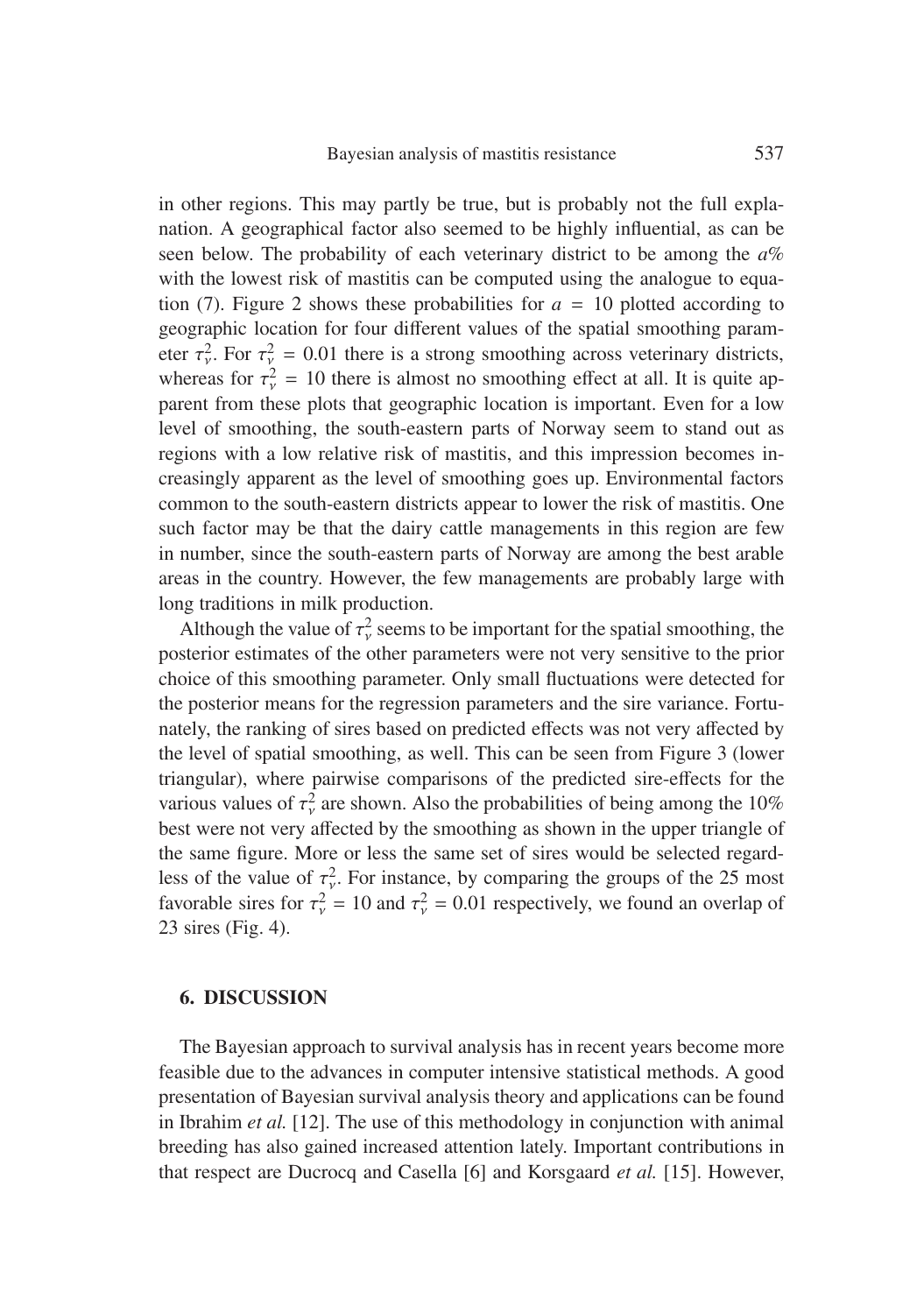

**Figure 2.** Geographical distribution of the probabilities of being among the 10% best districts with regards to risk of mastitis for different values of  $\tau_v^2$ : a) 0.01, b) 0.1, c) 1 and d) 10. The borders of the map correspond to municipalities, but all municipalities belonging to the same veterinary district share the same value. White regions are municipalities without data in the analysis.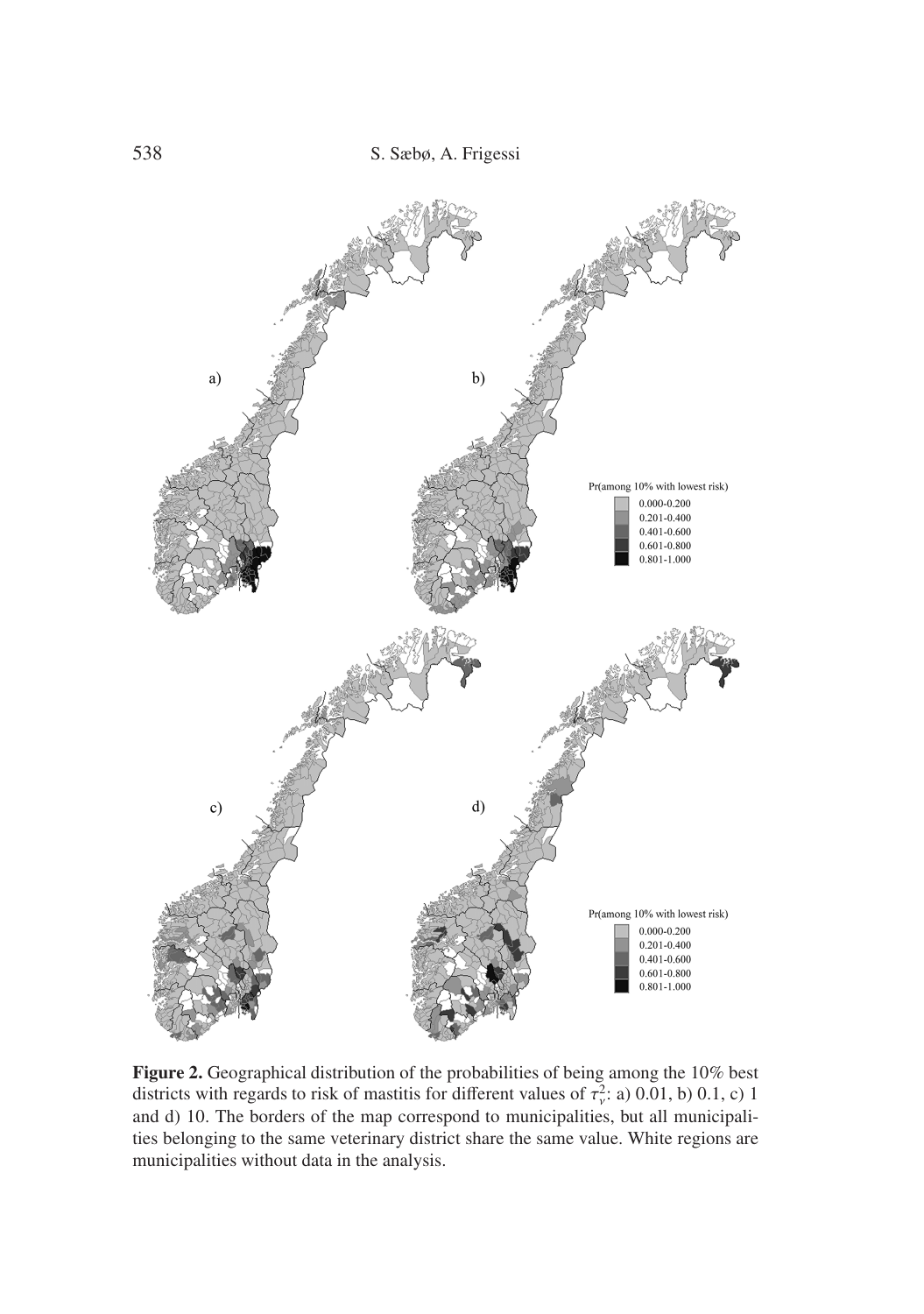

**Figure 3.** Upper triangle: Pairwise comparisons of the sire specific probabilities of being among the 10% best sires for different values of  $\tau_{\nu}^2$  (the values are printed on the axes). Lower triangle: Pairwise comparisons of the predicted sire effects for different values of  $\tau_{\nu}^2$ .

with regards to the analysis of mastitis, the binary response approach using threshold models has sofar been dominating [4, 9, 10].

Mastitis is a disease whose occurrence is highly correlated with milk yield. Cows with high milk production are likely to have more infections and mastitis than low-yield cows. In order to identify those sires who have daughters which show high mastitis resistance in addition to being good producers, milk yield should probably be included as a covariate in the model, as well. Most likely, there are also other variables which should be included in the analysis.

We did not address the question of heritability in this paper, nor did we discuss the sire variance component. The latter is not very informative unless related to the total variability. Defining a measure for heritability for survival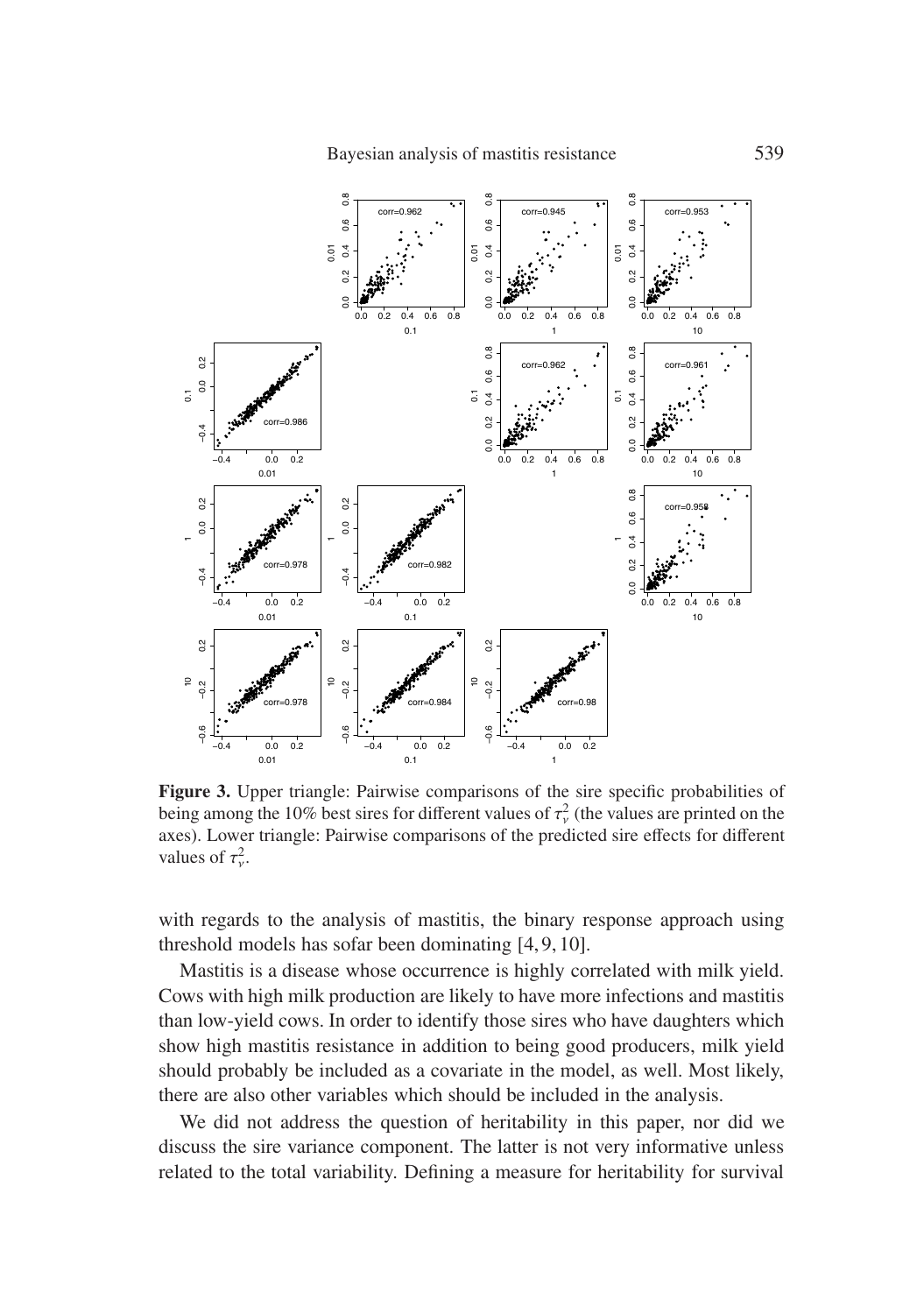540 S. Sæbø, A. Frigessi



**Figure 4.** Comparisons of the sire specific probabilities of being among the 10% best sires for two values of  $\tau_{\nu}^2$ . The 25 most favourable sires are marked with + for  $\tau_{\nu}^2$  = 0.01 and with  $\Diamond$  for  $\tau_{\nu}^2 = 10$ , and 23 sires belong to the top group in both cases.

traits is not straight forward, although some suggestions have been given on the log-time scale for proportional hazards models [16, 20]. However, it was not the scope of this paper to contribute in that direction.

The Bayesian approach with MCMC facilitates the computation of posterior probabilities of complex events, as illustrated in this paper by sire specific probabilities of being among the best sires. We believe that the potential of this deserves more attention in many areas of applied statistical research.

#### **ACKNOWLEDGEMENTS**

This work has partly been financed by the Norwegian Research Council through the project *Healthy Cow – Dairy Cattle Records – A Tool for Improved Animal Health.* The Norwegian Dairy Herd Recording (Husdyrkontrollen) is acknowledged for providing data, and GENO Breeding and A.I. Association for sire pedigree information. We would also like to give credit to project SIP 154079-420. Finally we want to thank the editors and the reviewers for their valuable comments on our manuscript.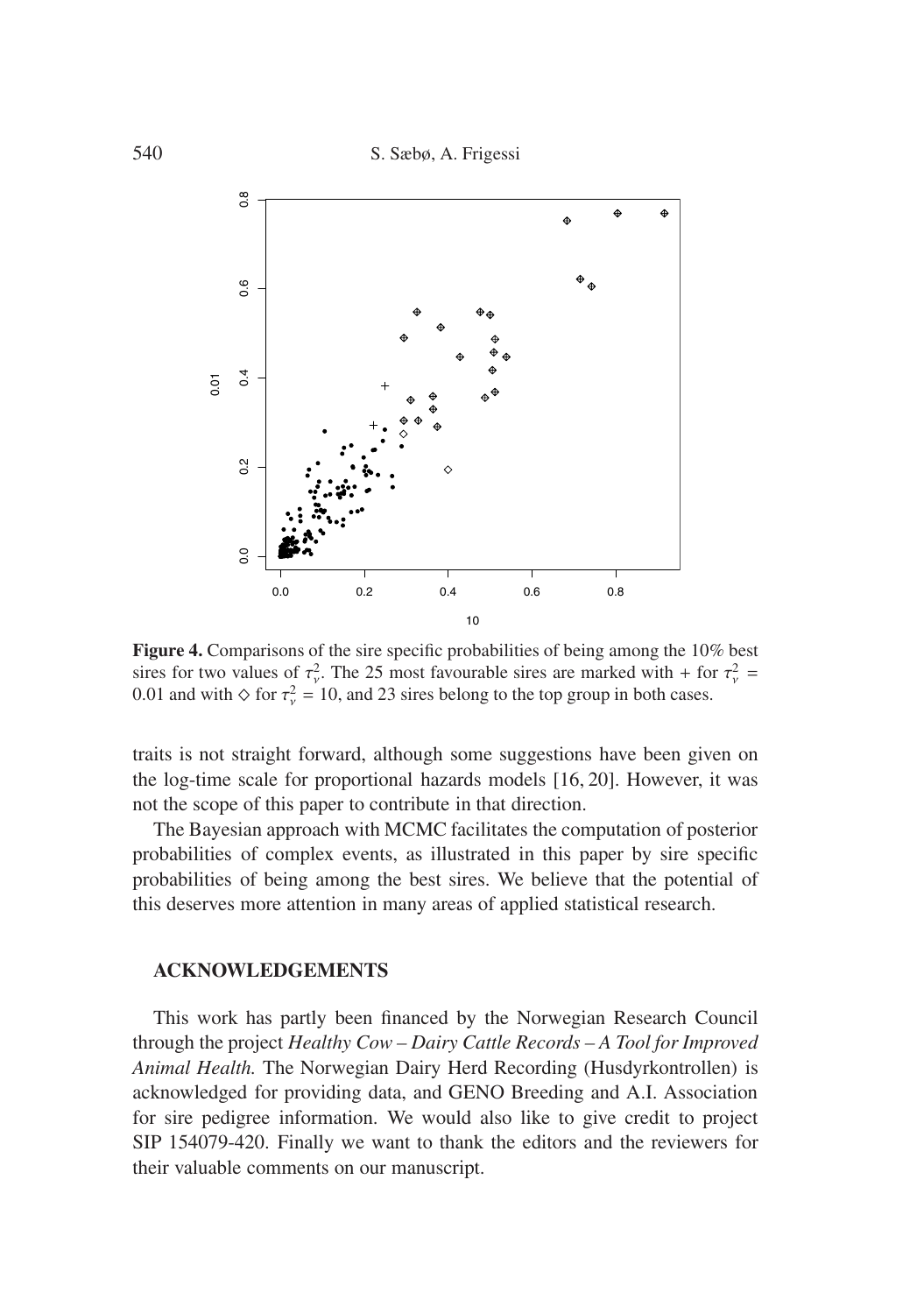### **REFERENCES**

- [1] Barkema H.W., Schukken Y.H., Lam T.J., Beiboer M.L., Benedictus G., Brand A., Management practices associated with the incidence rate of clinical mastitis, J. Dairy Sci. 82 (1999) 1643–1654.
- [2] Besag J., Higdon D., Bayesian analysis of agricultural field experiments, J. R. Statist. Soc. B 61 (1999) 691–746.
- [3] Breslow N.E., Covariance analysis of censored survival data, Biometrics 30 (1974) 89–99.
- [4] Chang Y.M., Gianola D., Heringstad B., Klemetsdal G., Correlations between clinical mastitis in different periods of first-lactation Norwegian Cattle using a multivariate threshold model, in: Gatsonis C., Carriquiry A., Gelman A., Higdon D., Kass R., Pauler D., Verdinelli I. (Eds.), Case studies in Bayesian statistics, volume VI, Springer-Verlag, New York, 2002.
- [5] Cox D.R., Regression models and life-tables (with discussion), J. R. Statist. Soc. B 34 (1972) 187–220.
- [6] Ducrocq V., Casella G., A Bayesian analysis of mixed survival models, Genet. Sel. Evol. 28 (1996) 505–529.
- [7] Gustafson P., Aeschliman D., Levy A.R., A simple approach to fitting Bayesian survival models, Lifetime Data Anal. 9 (2003) 5–19.
- [8] Henderson C.R., Prediction of future records, in: Pollack E., Kempthorne O., Bailey T.B. (Eds.), Proc. Int. Conf. Quantitative Genetics, Iowa State Univ., Ames, Iowa, USA, 1977, pp. 615–638.
- [9] Heringstad B., Klemetsdal G., Ruane J., Clinical mastitis in Norwegian cattle: frequency, variance components, and genetic correlation with protein yield, J. Dairy Sci. 82 (1999) 1325–1330.
- [10] Heringstad B., Chang Y.M., Gianola D., Klemetsdal G., Genetic analysis of longitudinal trajectory of clinical mastitis in first lactation Norwegian Cattle, J. Dairy Sci. 86 (2003) 2676–2683.
- [11] Hjort N.L., Nonparametric Bayes estimators based on beta processes in models for life history data, Ann. Statist. 18 (1990) 1259–1294.
- [12] Ibrahim J.G., Chen M.H., Sinha D., Bayesian Survival Analysis, Springer-Verlag, New York, 2001.
- [13] Kalbfleisch J.D., Nonparametric Bayesian analysis of survival time data, J. R. Statist. Soc. B 40 (1978) 214–221.
- [14] Kehrli M.E., Nonnecke B.J., Roth J.A., Immunosuppression in dairy cows at calving, Am. J. Vet. Res. 50 (1989) 207–214.
- [15] Korsgaard I.R., Madsen P., Jensen J., Bayesian inference in the semiparametric log normal frailty model using Gibbs sampling, Genet. Sel. Evol. 30 (1998) 241–256.
- [16] Korsgaard I.R., Andersen A.H., Jensen J., Discussion of heritability of survival traits, in: Proc. GIFT, Jouy-en-Josas, France, Interbull Bulletin No. 21 (1999) 31–35.
- [17] Morse D., Lorenzo M.A., Wilcox C.J., Collier R.J., Natzko R.P., Bray D.R., Climatic effects on occurrence of clinical mastitis, J. Dairy Sci. 71 (1988) 848–853.